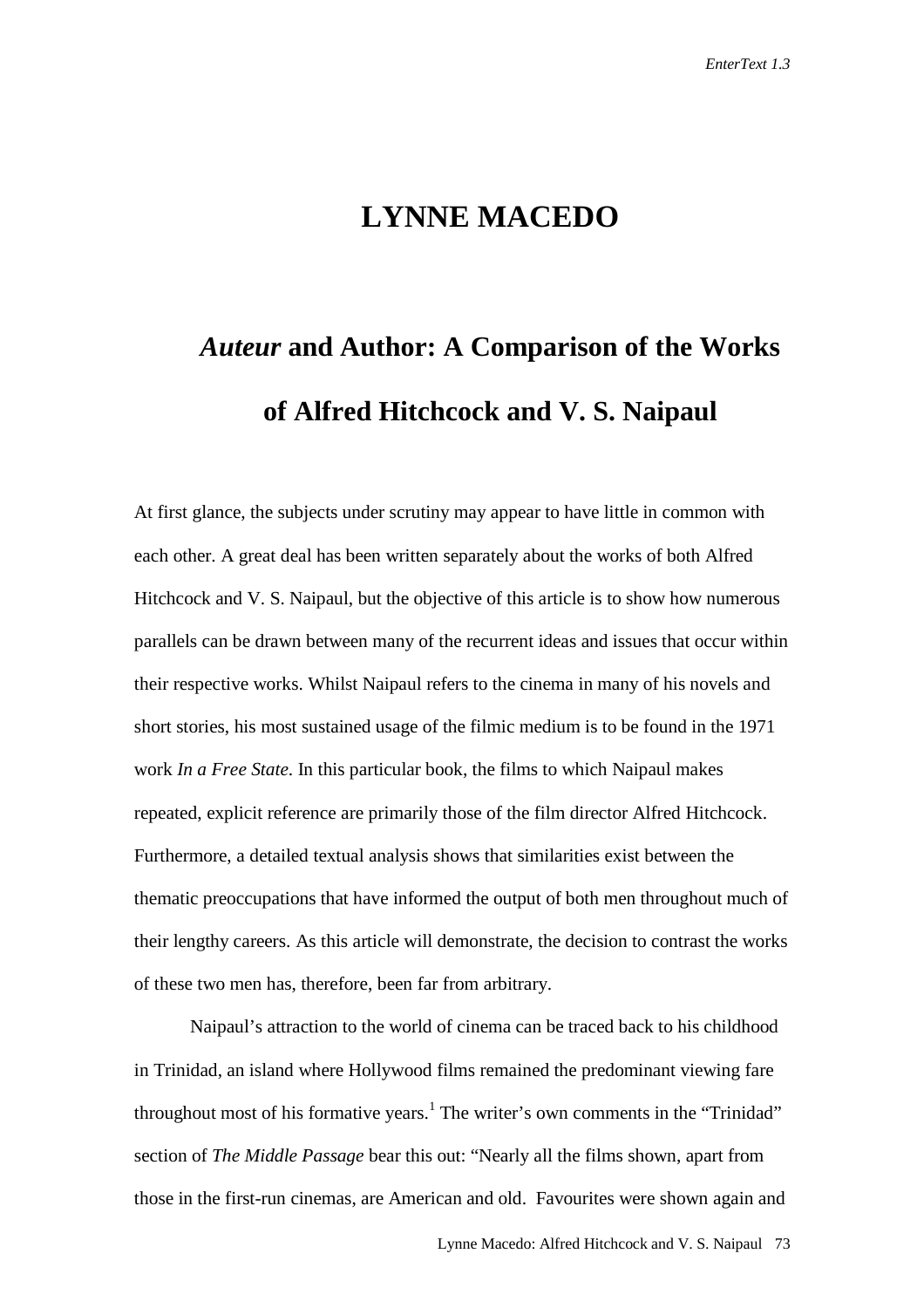again..."<sup>2</sup> Before the advent of local television in the early 1960s, the cinema had been the primary form of mass entertainment throughout the region. The impact of the filmic medium upon islanders was, in Naipaul's own terms, "incalculable," with many of Hollywood's leading actors venerated (and often emulated) by many members of the local populace. In Naipaul's *Miguel Street* the character of "Bogart" with his "hardboiled attitude" testifies to the intensity of local identification with the Hollywood formula, as does a scathing comment by one of Anand's classmates in his later novel, *A House for Mr Biswas*: "'How you mean, you don't like Fonda. Anybody would think that you never see Fonda walk."<sup>3</sup>

Between the years of 1942-1950, a period when, according to Theroux, Naipaul claims to have "seen every film that came to Trinidad,"<sup>4</sup> Hitchcock released eight films including *Spellbound* (1945) and *Rope* (1948). Naipaul makes specific reference to both of these films throughout *In a Free State*. In the "Tell me who to kill" section of that book, the nameless narrator (an overt comment on his very lack of identity) lives and operates in a world that is formulated by half-remembered images from films by Hitchcock such as *Rope* and *Rebecca* (1940). *Rope* is a particularly telling choice of memory as the film deals with issues of amorality and insidiously encourages the audience to side with the homosexual killers, Brandon and David. In a similar manner, Naipaul encourages his readers to sympathise with the narrator, Dayo's brother, as he stabs the white boy who taunts him in his shop. At the precise moment of the fight, he blanks out reality and returns to a previously recounted nightmare that had its basis in the Hitchcock film: "Nothing making noise now. The body is in the chest, like in Rope..."<sup>5</sup> In this supreme moment of crisis, his entire personality, moral standards and values are wholly subsumed into the filmic imagery with which he identifies.

Lynne Macedo: Alfred Hitchcock and V. S. Naipaul 74 It is also significant that Naipaul chooses to make reference to another Hitchcock film, *Spellbound*, in the title section of *In a Free State*. Both Bobby and Linda are characterised as shallow and selfish, without any true sense of identity, and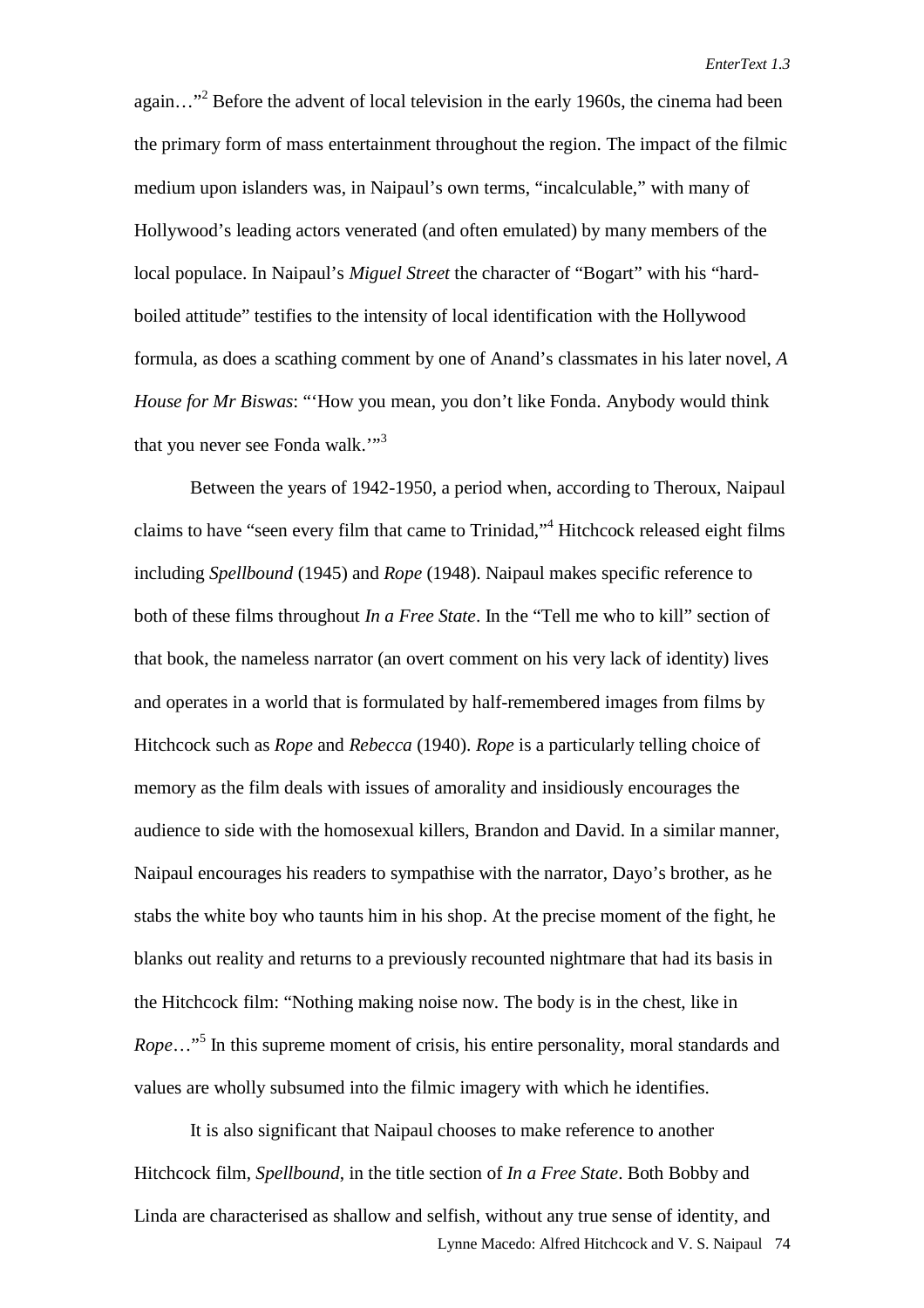are sexually promiscuous in a manner that is reminiscent of another of his characters, Jane, in the later novel *Guerrillas*. Much of the time they talk at, rather than with, each other, but on one of the rare occasions when they do engage in conversation it is to discuss the above mentioned film: "I didn't know anything about anything. I thought psychiatry was an American joke and a psychiatrist was someone like Ingrid Bergman in *Spellbound*."<sup>6</sup> In *Spellbound* Bergman's employer "Dr. Edwards"/John Ballantyne is suffering from an identity crisis—he has blocked out his past and may have been a killer—and sequences of dream and reality are often blurred. The implication of the reference to the film seems to be that Bobby is operating in a similarly blurred fashion, with a shifting identity and a failure to distinguish between reality and the fictional representations of the cinema.

During an interview conducted in 1971, the same year as *In a Free State* was published, Naipaul stated that the work "came out of this great panic, it went on in this enormous pain and anguish for months and months."<sup>7</sup> The following year, Theroux went so far as to suggest that "*In a Free State* is the first book of Naipaul's in which a fear of death and a preoccupation with failure are considered as being final."<sup>8</sup> Hitchcock's *Spellbound* was itself partly based upon the mental breakdown suffered by the producer, David O. Selznick, for whom Hitchcock was working at the time of shooting the film. The sufferings with which both the book and the film concern themselves suggest that Naipaul's choice of reference was far from arbitrary in identifying Bobby with Dr. Constance Petersen, the character portrayed by Bergman in Hitchcock's *Spellbound*. It is also interesting to note that Hitchcock's earlier work *Rope* was experimental in terms of its form—a series of lengthy takes without normal editing techniques<sup>9</sup>—whilst *In a Free State* also marks a distinctive move away from the conventional novel form that Naipaul had previously adopted. Whether Naipaul would have been aware of Hitchcock's technical methods is a matter for conjecture, but it does offer a further point of comparison between the works of both men.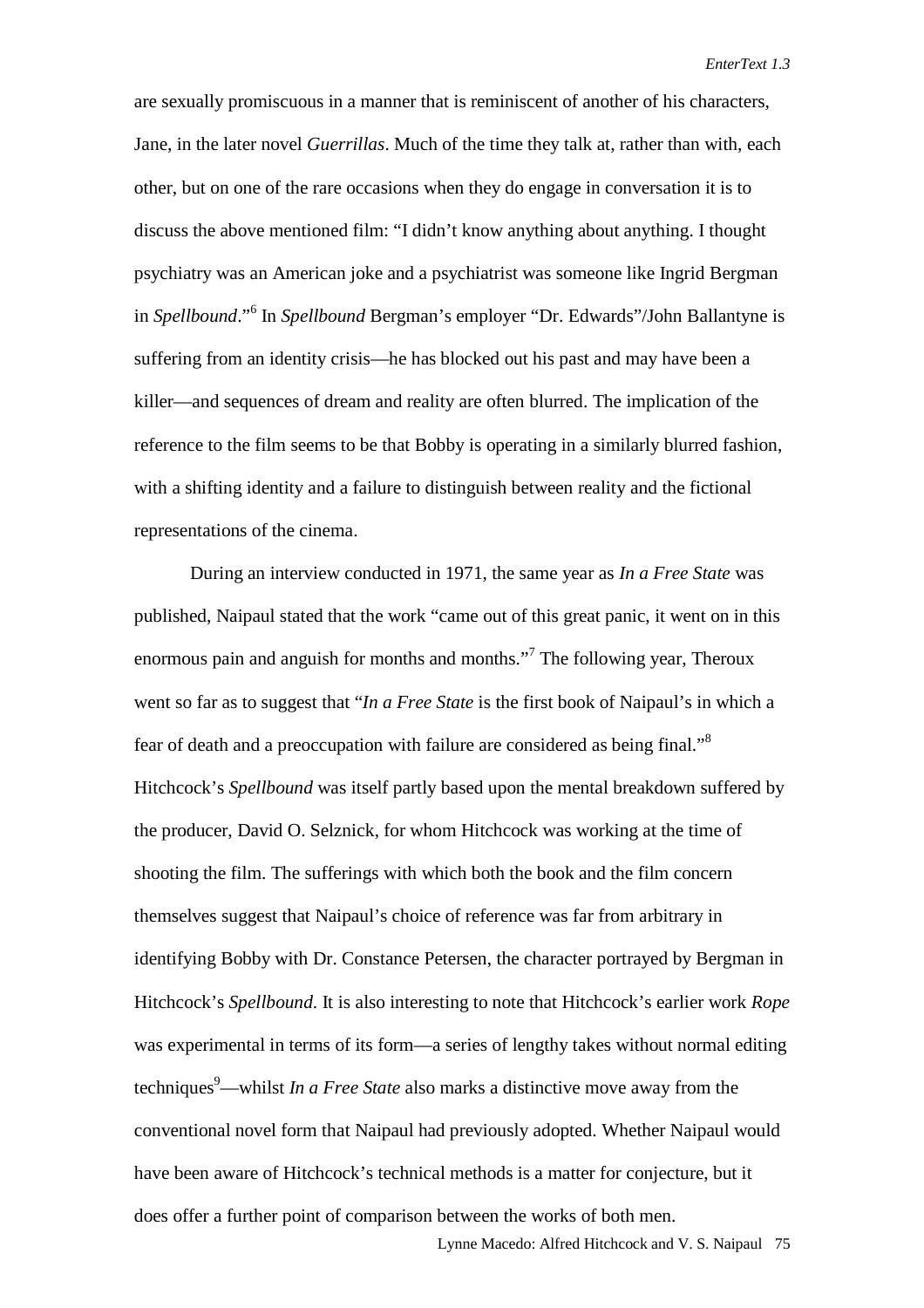Although *In a Free State* is the only work by Naipaul that contains specific references to Hitchcock, it is by no means the only book of his in which film is used to explore identity. In *The Mimic Men* the main protagonist, Ralph Singh, both recognises and comments bitterly about the imposition of cinematic imagery upon the Caribbean psyche, with its obvious implications for his own lack of self-esteem: "The camera was in the sky. It followed the boy…"10 Naipaul does not specifically refer to Hitchcock's work within this novel, yet Singh's notion of being tracked by an "airborne" camera can be seen to parallel that experienced by several of the film director's own disempowered males. Roger Thornhill, the main character in *North by Northwest* (1959), suffers a similar experience to that described by Singh when he is hunted ("watched") by a light aircraft in a scene that is particularly memorable for its visual impact upon the audience.

In a 1966 article by Russell, Hitchcock's view or vision of the world was defined as being "intensely pessimistic, in a sense almost nihilistic..."<sup>11</sup> Similar statements have been made about the writing of V. S. Naipaul. Examples include Joshi's 1994 comment that "Naipaul's is one of the most pessimistic and bleak visions among contemporary writers<sup>"12</sup> or King's, "There is a contest in Naipaul's writing between two ways of regarding the world. One might be described as existential. Life in itself has no essential, pre-determined significance. We are born, struggle to survive, die and are forgotten…"13 It is, however, the way in which Naipaul repeatedly used cinematic imagery to explore that underlying pessimism, that provides the strongest linkage between the disparate output of both men.

Lynne Macedo: Alfred Hitchcock and V. S. Naipaul 76 Naipaul's use of cinematic references and, more importantly, of his characters' inability to distinguish between film and reality, are employed throughout his writing as a powerful tool for exploring the complexity of those characters' identities. Issues of identity are never far from the surface in the works of Naipaul, as can be seen in many of his novels and short stories. Apart from the more explicit examples there is a sense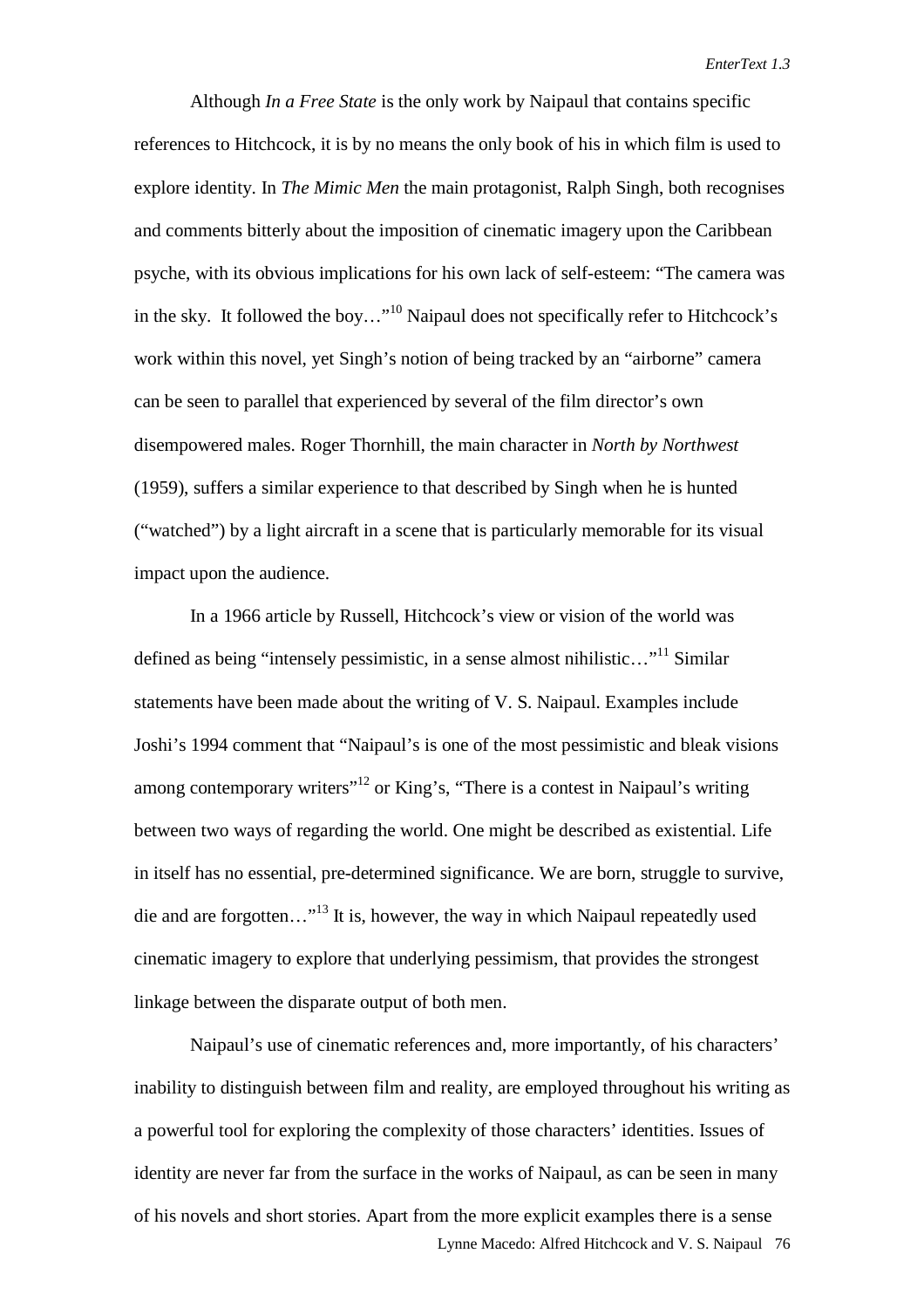in which his whole body of writing has been undercut by the notion of a loss of individuality. In numerous interviews, Naipaul has discussed his continuing struggle to retain a sense of self in a post-colonial world that insists on labelling him—as "a West Indian writer" or "a Caribbean novelist," for example—and thus denying his true sense of identity. It is hardly surprising that so many of his characters suffer from a personality crisis of some sort, often to the extent where they can only be defined by the way others ultimately view them or through their own identification with the illusory world of the cinema.

In Naipaul's 1965 novella *A Flag on the Island*—subtitled *A Fantasy for a Small Screen*—issues of identity and the assimilation of American "values" and "culture" throughout Trinidad are the central focus for the entire narrative. All of the main male characters—Frank, Leonard, Henry, H. J. B. White ("Blackwhite") —are shadowy, indistinct, fluid figures whose behaviour continually shifts to accommodate their changing circumstances. The hopeless search for a sense of self in an island dominated by an overpowering American presence—the cinematic imagery, the physical presence of the military and the later, cash-rich tourist—is encapsulated in the brief extract from one of White's books: "'I am a man without identity. Hate has consumed my identity. My personality has been distorted by hate.'"14 Local aspirations, as exemplified in Frank's "girlfriend" Selma, are shown to extend no further than wishing to emulate the behaviour of Hollywood film stars: "I'd buy a nice counterpane, satiny and thick and crisscrossed with deep lines. I saw Norma Shearer using one in *Escape* [a 1940 wartime 'weepie']."<sup>15</sup> Inevitably, the desire to try and live up to such an idealised fantasy world, as promulgated by Hollywood, is doomed to eventual failure.

Lynne Macedo: Alfred Hitchcock and V. S. Naipaul 77 The cinema is used by Naipaul in several other works to provide a distorted mirror through which characters try to shape their own identity and, as a result, are duly mocked by the author for their naivety and ignorance. Lorkhoor in *The Suffrage of*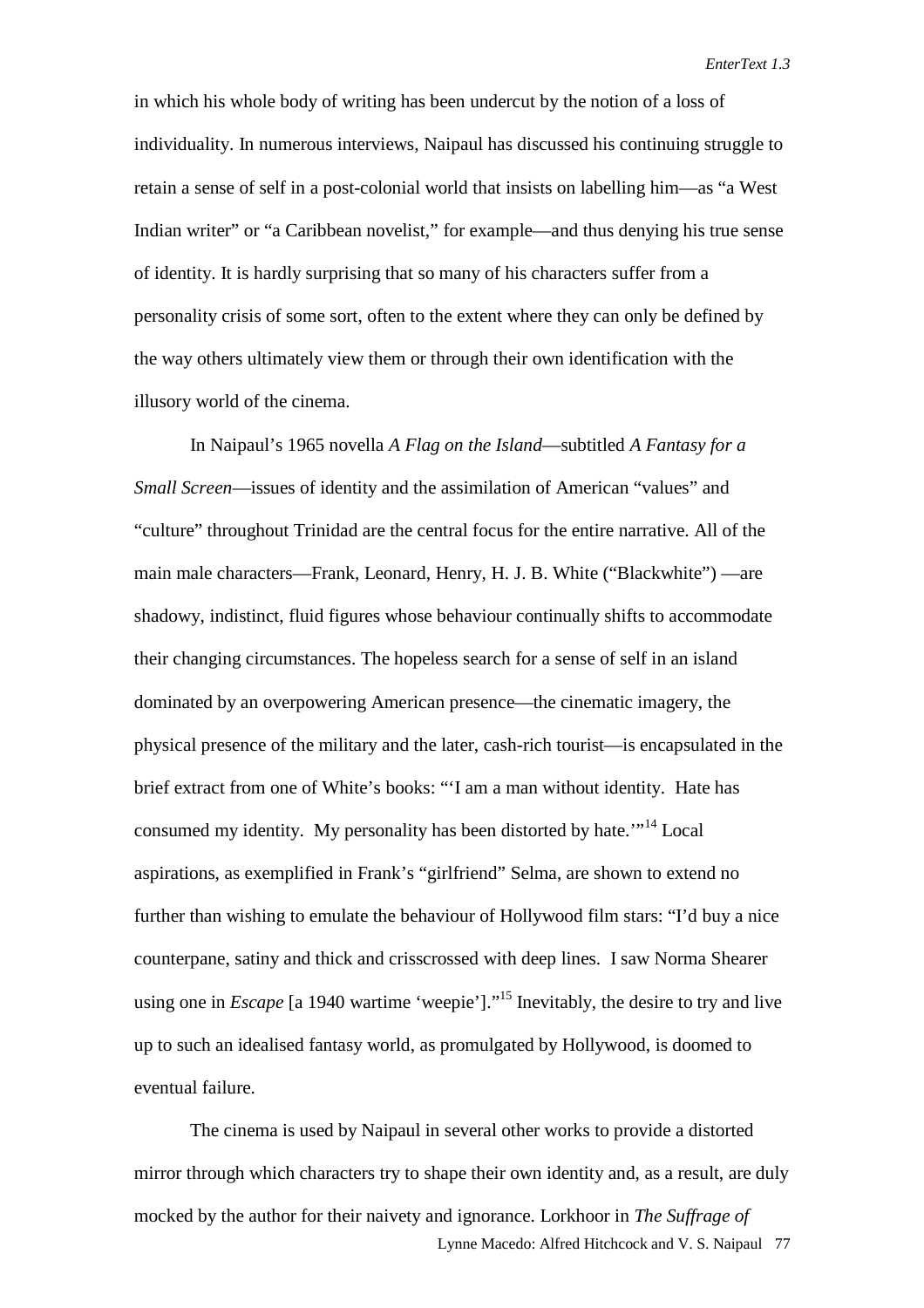*Elvira* explicitly alters his appearance as a result of seeing a particular film starring the Mexican actor Pedro Armendariz. In *A House for Mr Biswas*, Mohun's brother-in-law Owad emulates Lorkhoor in the earlier novel by returning with an altered appearance based on another film star, Robert Taylor. Although Naipaul plainly does not carry his exploration of identity to the extremes to which Hitchcock operates, the similarities in their line of thinking are nevertheless apparent.

In Hitchcock's films the notion of shifting identities has been pinpointed as one of the most recurrent themes throughout his lengthy career. From early works such as *The Thirty Nine Steps* (1935) to later, more psychologically informed films like *Vertigo* (1958), *North by Northwest* or *Marnie* (1964), the issue of what constitutes identity has been explored by the director with an almost obsessive degree of interest. In many of his earlier films, identity was examined in a relatively straightforward physical or social sense and the "disappearance" of Miss Froy in *The Lady Vanishes* (1938) is a prime example of this. In a crucial scene on the train, aspects of her appearance are superimposed in a sinister way on other characters to reflect the confusion, both within the film and among the audience, about who she really is. In the later and much more disturbing works such as *Vertigo* and *Marnie*, a change in appearance is, however, merely an accompaniment to a merging of personalities or disintegration into separate, parallel identities. Madeleine/Judy is "created" by Scottie Ferguson in *Vertigo* to meet his destructive desire to bring someone back from the dead. By the end of the film (and Judy's "second" death), she not only resembles Madeleine in appearance but has been "taken over" by the latter's personality as well. The most extreme example of changing identity must, however, be that of Norman Bates in *Psycho* (1960). By the closing scenes, we learn that Norman's identity has been completely subsumed by that of his mother, the ultimate and perhaps inevitable outcome of Hitchcock's lengthy exploration of the loss of a sense of self.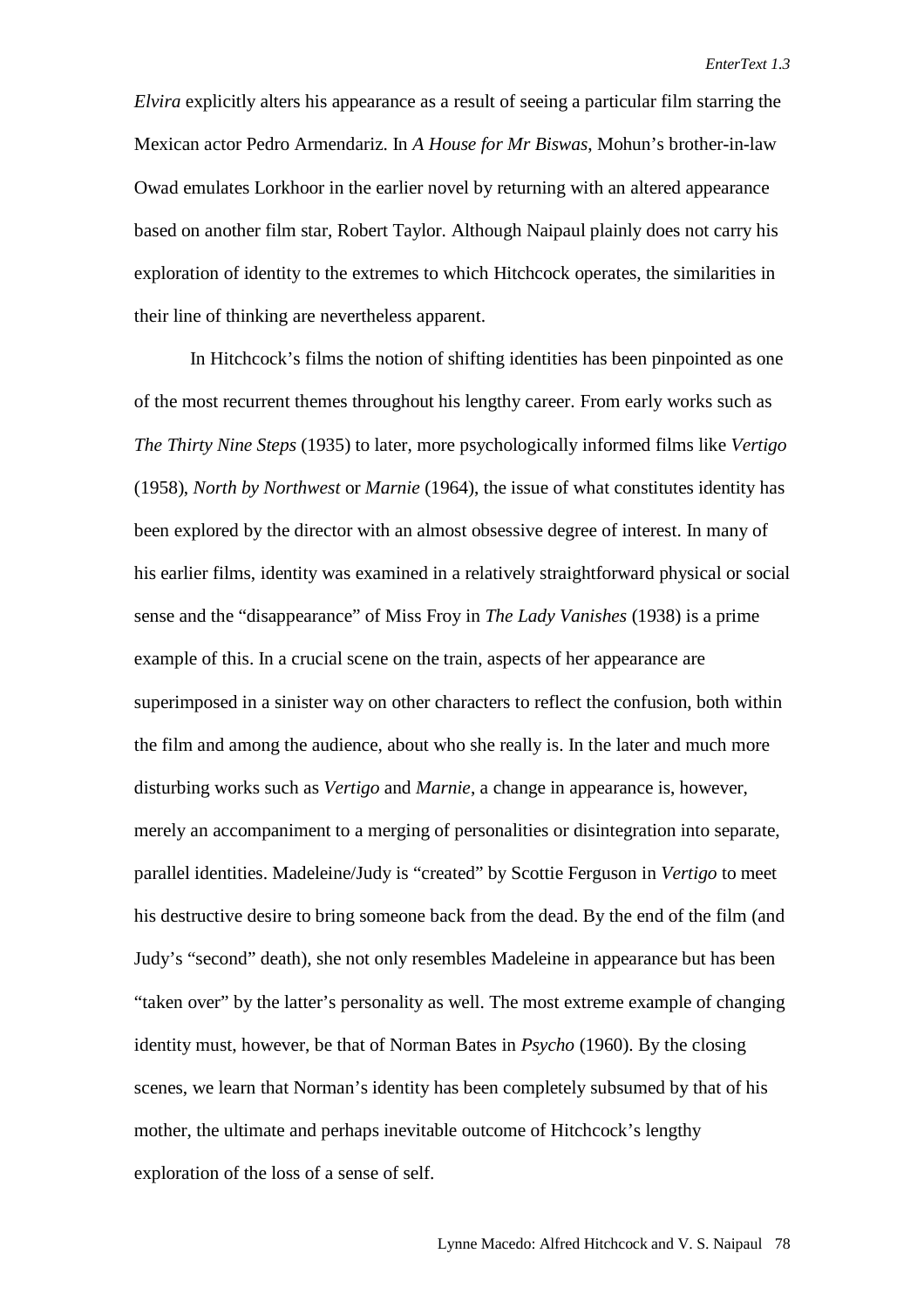Whilst issues of identity provide a pivotal link between the two men, it is by no means the only thematic preoccupation that they share. An overwhelming sense of pessimism about human relationships also clearly pervades their collective works. Lesley Brill has written that "in many of Hitchcock's [films], distrust is inevitable in the fundamental structure of relations between women and men"16 and this is apparent throughout his work. His portrayal of the inherently destructive nature of relationships is notorious for its manifestation in films such as *Strangers on a Train* (1951) or, in its most macabre manifestation, in *Psycho*. *Strangers on a Train* concerns a murder pact between two men who agree to "swap" murders—one's wife in exchange for the other's father—whilst Norman Bates' murderous behaviour as a result of his late mother's domination is too well known to discuss in further detail here.

Naipaul's own vision of relationships bears a marked resemblance to several of the scenarios visualised by Hitchcock. In its most extreme manifestation, the sodomy and brutal murder of Jane in *Guerrillas* is portrayed as the inevitable outcome for a life of casual sexual encounters and failed relationships. In a similar fashion to Judy in Hitchcock's *Vertigo*, Marion in *Psycho* or Melanie in *The Birds* (1963), the promiscuous female in Naipaul's novel is made to pay the ultimate price. Furthermore, the doomed nature of Jane's dalliance with Jimmy is ironically contrasted with the idealised images of interracial sex that Bryant, Jimmy's homosexual partner, watches so avidly in the local cinemas. The failure of relationships between members of different racial groupings is a recurrent theme in several other novels by Naipaul, as Mustafa has suggested—"Naipaul seems impelled to depict the betrayal of postcolonial history in stylized scenes of sexual humiliation between men and women, or men and men, of different races"17—and relationships in *The Mimic Men*, *In a Free State* and *A Bend in the River* would certainly bear this out.

Lynne Macedo: Alfred Hitchcock and V. S. Naipaul 79 It is not, however, just interracial relationships that fail to work in Naipaul's fiction. There is a pervading sense of dislike for marriage itself between the characters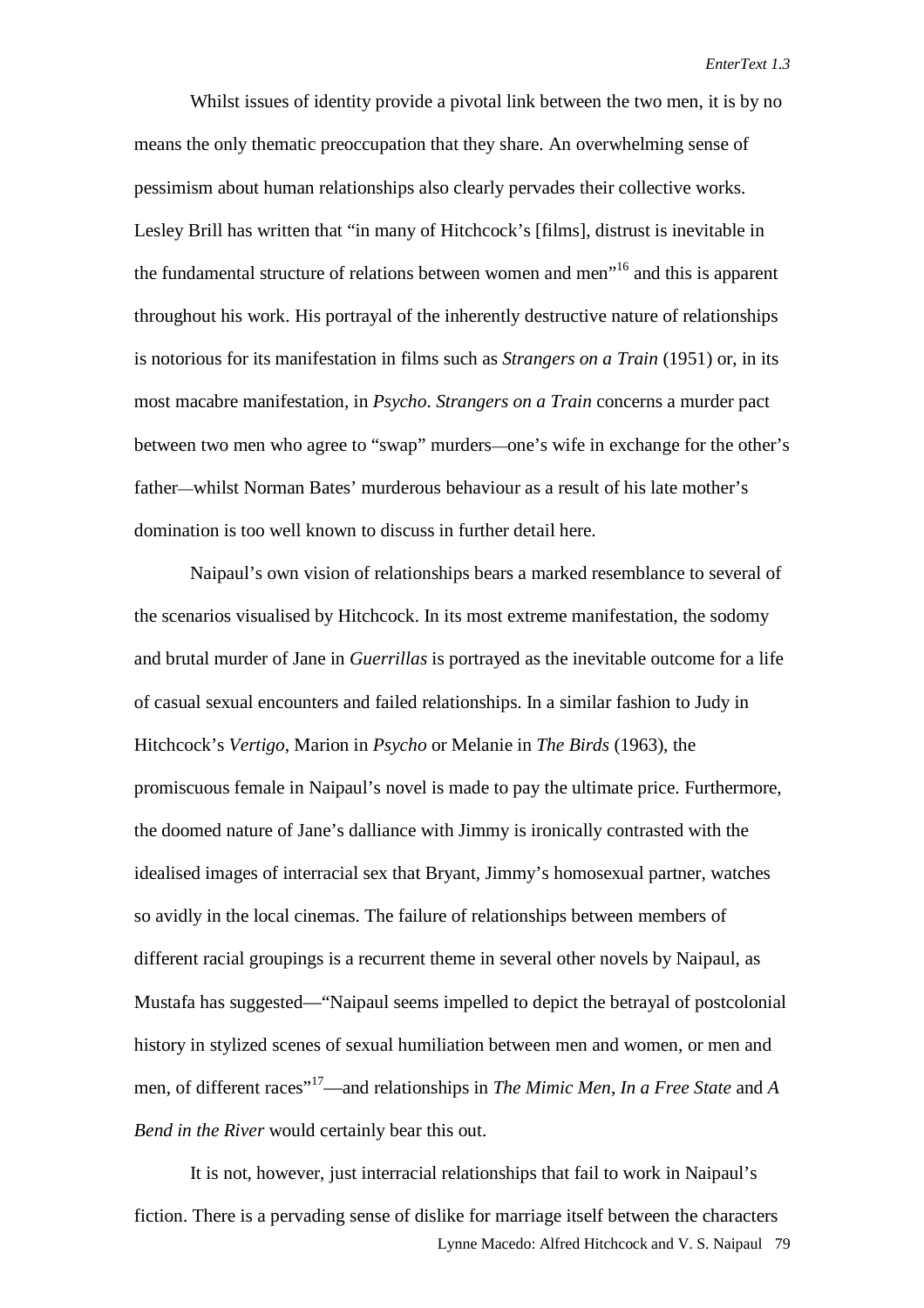*EnterText 1.3*

of Mr Stone and his wife Margaret in the novel *Mr Stone and the Knights Companion*: "Twice a day…he faced her across the dining table; and these moments…were moments of the greatest strain…Reflecting…on her idleness and frivolity…he feared he might say something offensive."<sup>18</sup> Hitchcock's views on the state of marriage can be seen to be imbued with a similarly pessimistic tone. His 1954 film *Rear Window* is riddled with couples whose relationships have failed, whilst the main character Jeffries views his impending marriage as an unwarranted encumbrance and a serious threat to his freedom. Through the "rear window" of the film's title, the viewer is forced to adopt a voyeuristic stance in looking with Jeffries at the tenants opposite, each of whom offers a frightening glimpse of what his relationship with Lisa might become. As Wood says, "Each apartment offers a variation on the man-woman relationship or the intolerable loneliness resulting from its absence…The difficulties of human relationships, the horror that marriage can be and the comparable horror of frustrated singleness, are much stressed..."<sup>19</sup>

Such a negative view of relationships occurs repeatedly in both Hitchcock's and Naipaul's work, even from an early stage in their respective careers. In Naipaul's 1958 novel *The Suffrage of Elvira*, female sexuality is already being portrayed as a threat to fathers and husbands alike. Other married couples in his fiction, such as Ganesh and Leela in *The Mystic Masseur* and Mohun and Shama Biswas in *A House for Mr Biswas* endure relationships in which neither is fulfilled and lengthy separations plus the occasional beating are depicted as the norm. Even Salim's engagement to Kareisha in *A Bend in the River*, offers neither partner any sense of fulfilment—he instantly returns to Africa, picking up a whore en route, whilst she simply awaits him in London if, and when, he should eventually decide to return. In a similar manner to Hitchcock's films such as *Vertigo*, *The Birds* or *Marnie,* it is almost impossible to find a relationship in Naipaul's fiction that offers any true sense of satisfaction to either partner, be it parent and child, husband and wife, or lovers of either sex.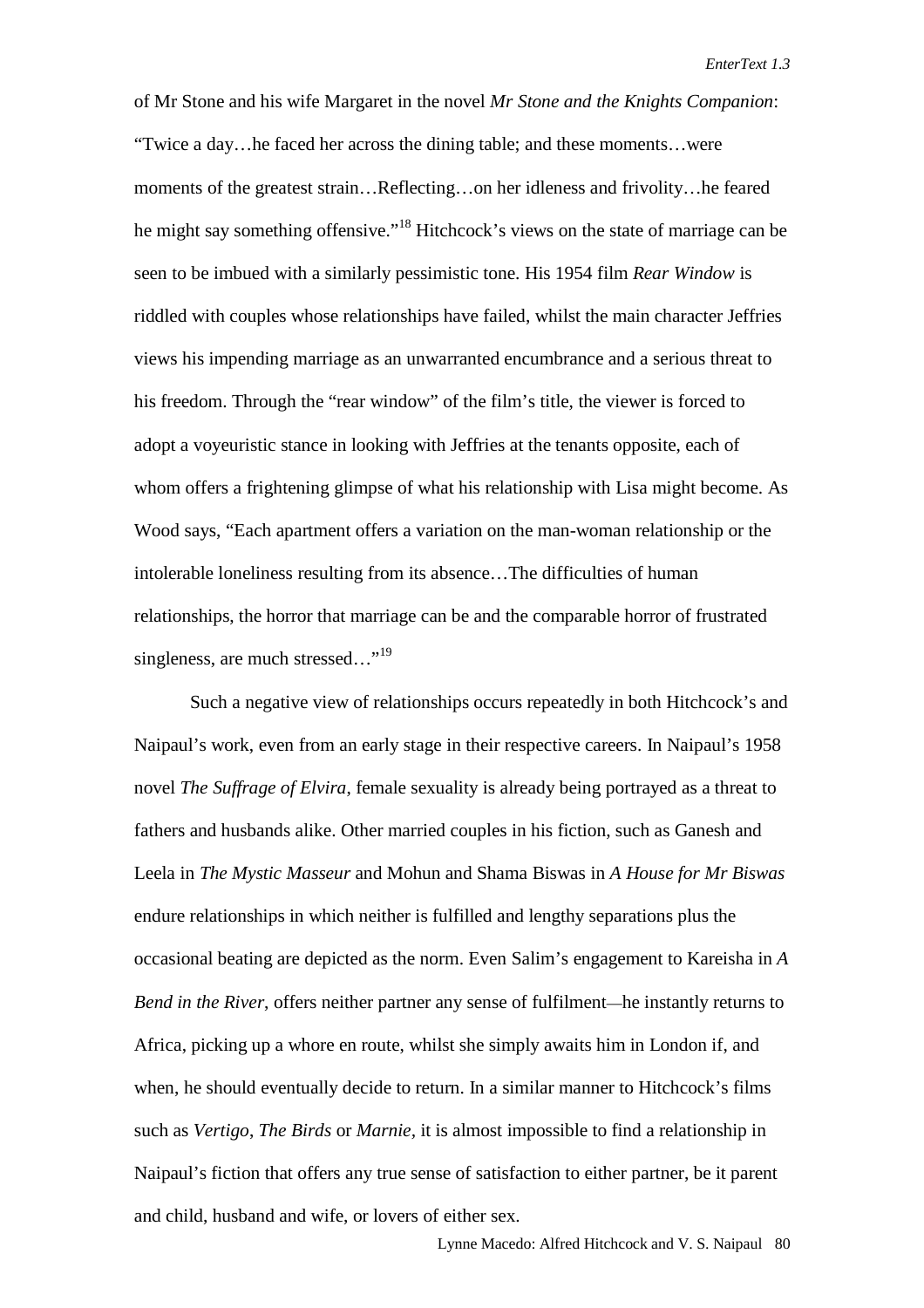To date, Bobby from *In a Free State* and Jimmy in *Guerrillas* are the only overtly homosexual characters about whom Naipaul has written.<sup>20</sup> Equally, Hitchcock's *Rope* with its linkages to the former novel and *Strangers on a Train* are his only films to have seriously explored the subject, albeit in less explicit detail in keeping with notions of taste (and censorship) prevalent at that time. As well as the somewhat homophobic attitudes which are manifest in these works, there is, elsewhere, a significant level of negativity displayed towards male/female relationships in the works of both men, with much ambiguity towards women and female sexuality in particular. Their respective works are, in fact, usually based around one or more disempowered men, who lack control over their personal relationships, their family, their careers, and ultimately their very destinies.

Within Hitchcock's body of work, there are numerous examples that serve to illustrate his pre-occupation with exploring the fragility of the male psyche. Scottie in *Vertigo* suffers a complete nervous breakdown on screen—graphically illustrated with striking colour and camera work—due to his inability to act positively when called to do so.<sup>21</sup> Christopher Balestrero in *The Wrong Man* (1956) and Roger Thornhill in *North by Northwest* are both powerless victims of circumstances over which neither can exert any control. Jeffries in *Rear Window* is disempowered both physically (by his broken leg) and mentally through his inability to commit himself to his girlfriend, Lisa. In *Spellbound*, the psychiatrist John Ballantyne is shackled to his past with a misguided guilt complex from which he is—ironically, given his profession—unable to liberate himself. Even at the closing stages of his career, Hitchcock continued to explore the subject at length, with his darkest rendition of the impotent male (both literally and metaphorically) in his last but one film, *Frenzy* (1972).

Lynne Macedo: Alfred Hitchcock and V. S. Naipaul 81 Naipaul's own vision of the disempowered male is so pervasive that it is difficult to think of any of his work in which a less pessimistic view is adopted. From his first published novel, *The Mystic Masseur*, the tone had been set in which his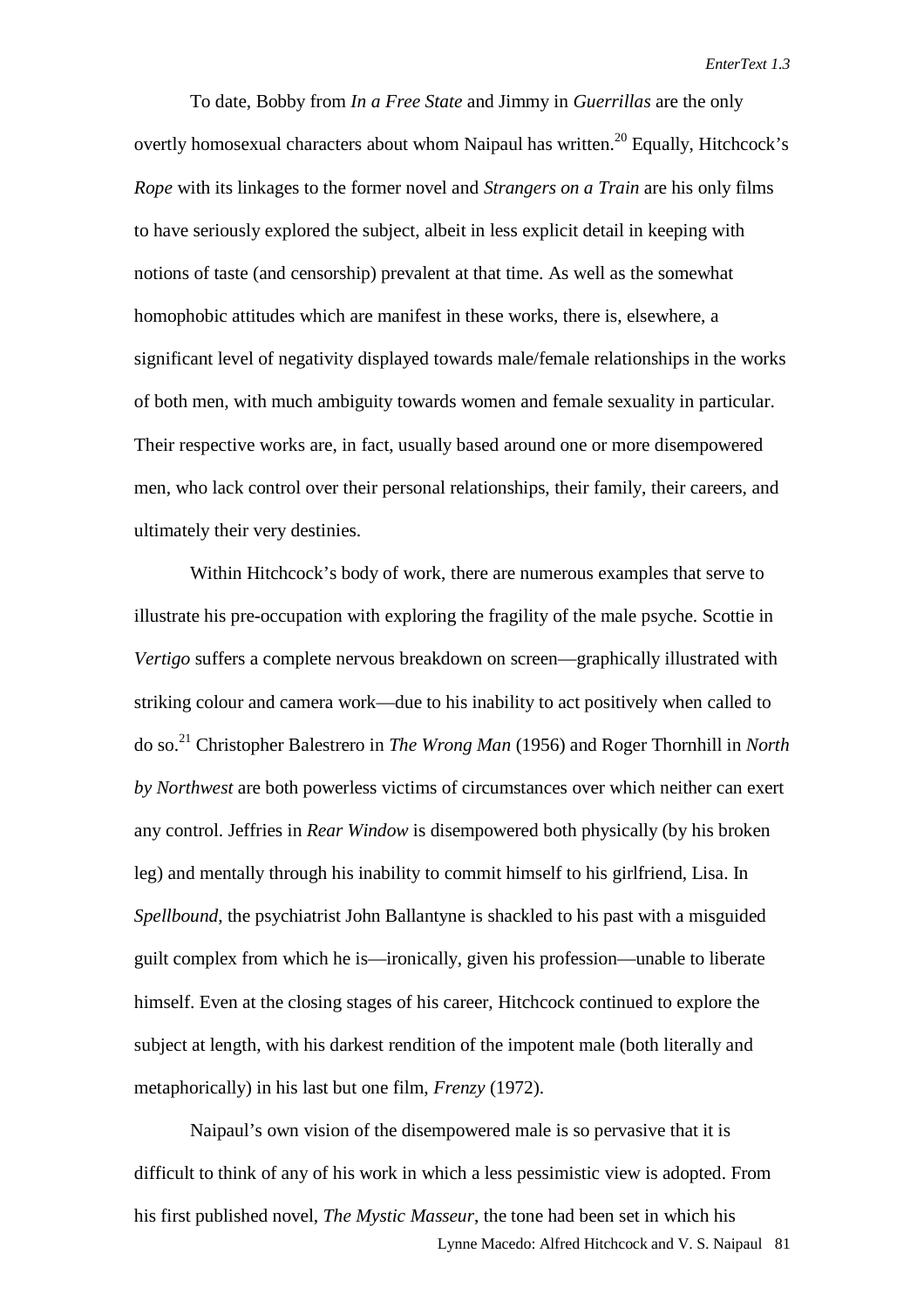leading male character suffers set-backs, defeat and humiliation at the hands of his family, friends and even the local populace. Although this particular novel ends on a positive note for its protagonist, the mocking, ironic tone that the narrative voice adopts only serves to highlight Ganesh's futility in struggling against forces far more powerful than himself. Despite his failure as a benevolent politician, Ganesh possesses the one attribute (dishonesty) that allows him to adapt to rapidly changing circumstances and turn his failure into a measure of personal success. Significantly, the novel that followed just one year later, *The Suffrage of Elvira*, plays out a similar scenario of personal inadequacy in a tragi-comic tone. Chittaranjan fails in his role as both a father and husband and, once again, as a would-be politician who loses much of his money, his daughter and ultimately his political ambitions in a ceaseless round of personal incompetence. The twin themes of failure as a man and failure as a politician are picked up again in the later novel *The Mimic Men*. In this work, the overall tone is significantly more pessimistic with Ralph Singh eventually losing his marriage, his money, his status and his homeland in a narrative of personal helplessness, devoid of hope. Unlike the honorary title that is conferred upon the compliant Ganesh, Singh's failure as a politician forces him into an ignominious role, permanently exiled from the country of his birth.

Lynne Macedo: Alfred Hitchcock and V. S. Naipaul 82 In Naipaul's novels the portrayal of failure and its accompanying guilt often leaves the reader with a sense, if not of complicity, then at least of ambivalence towards the characters in question. With little or no moralistic point of view to his novels, Naipaul fails to condemn or condone and the reader is left to share in or dismiss the notions of guilt as they choose. A parallel situation can be found to exist in several of Hitchcock's films. In *The Wrong Man* the audience itself is compromised by its identification with the hero who, although wrongly accused, could very well have been guilty of the crime in question. In both *Rear Window* and *Vertigo*, guilt prevents the main character from acting in a positive fashion that might have saved another's life.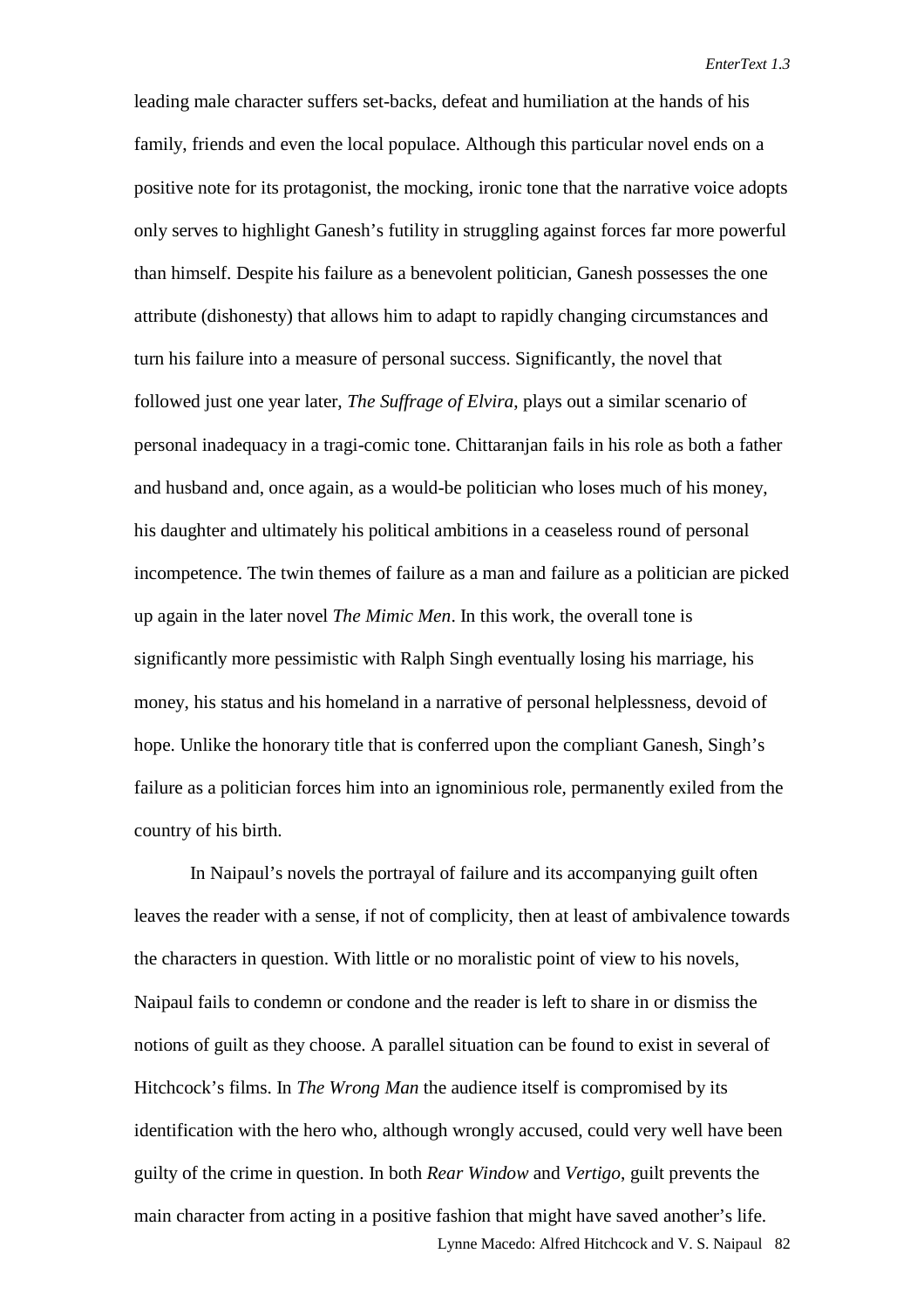*Rope* and *Strangers on a Train* feature characters that play with relish at the idea of murder without knowing that they are conversing with someone who has already committed such an appalling crime. As in many of his films, there is no clear delineation between guilt and innocence; it is only the actions of murderers that separate them from the rest, who thus remain ambivalently tainted or morally implicated by their words alone

The selection of areas for comparison has been restricted to those primary thematic recurrences that inform the works of both men, though this is not to suggest that they deal with those themes in an altogether similar fashion. Further, it cannot be assumed that Hitchcock necessarily had the same artistic freedom**—**to determine the nature and content of every one of his films—that a writer such as Naipaul would have had over the characterisation and events in his novels. If it is possible to generalise over such a broad body of work—a comment that encompasses the output of both men then it has to be said finally that Hitchcock's work generally leaves little room for ambiguous interpretation on the part of the audience. On the other hand, Naipaul's work tends not to provide the level of narrative closure that characterises most of Hitchcock's output. Nevertheless, despite such stylistic differences a high degree of correlation can be seen to exist in the choice of themes that their respective works repeatedly explore.

## **Notes**

<sup>1.</sup> The first Hindi films had been imported into Trinidad during the 1930s and throughout the next thirty years they were to become an increasingly important element in the local filmic mix as the absolute domination of Hollywood declined correspondingly. Although outside the scope of this particular article, it is interesting to note that Naipaul does make limited references to Hindi cinema in a number of works that were published during the 1950s and 1960s when the Hindi film was at its peak of popularity in the island.

<sup>2.</sup> V. S. Naipaul, *The Middle Passage* (London: Penguin, 1969 [1962] ), 63.

<sup>3.</sup> V. S. Naipaul, *A House For Mr Biswas* (London: Penguin, 1992 [1961] ), 465.

<sup>4.</sup> Paul Theroux, *Sir Vidia's Shadow* (London: Hamish Hamilton, 1998), 41.